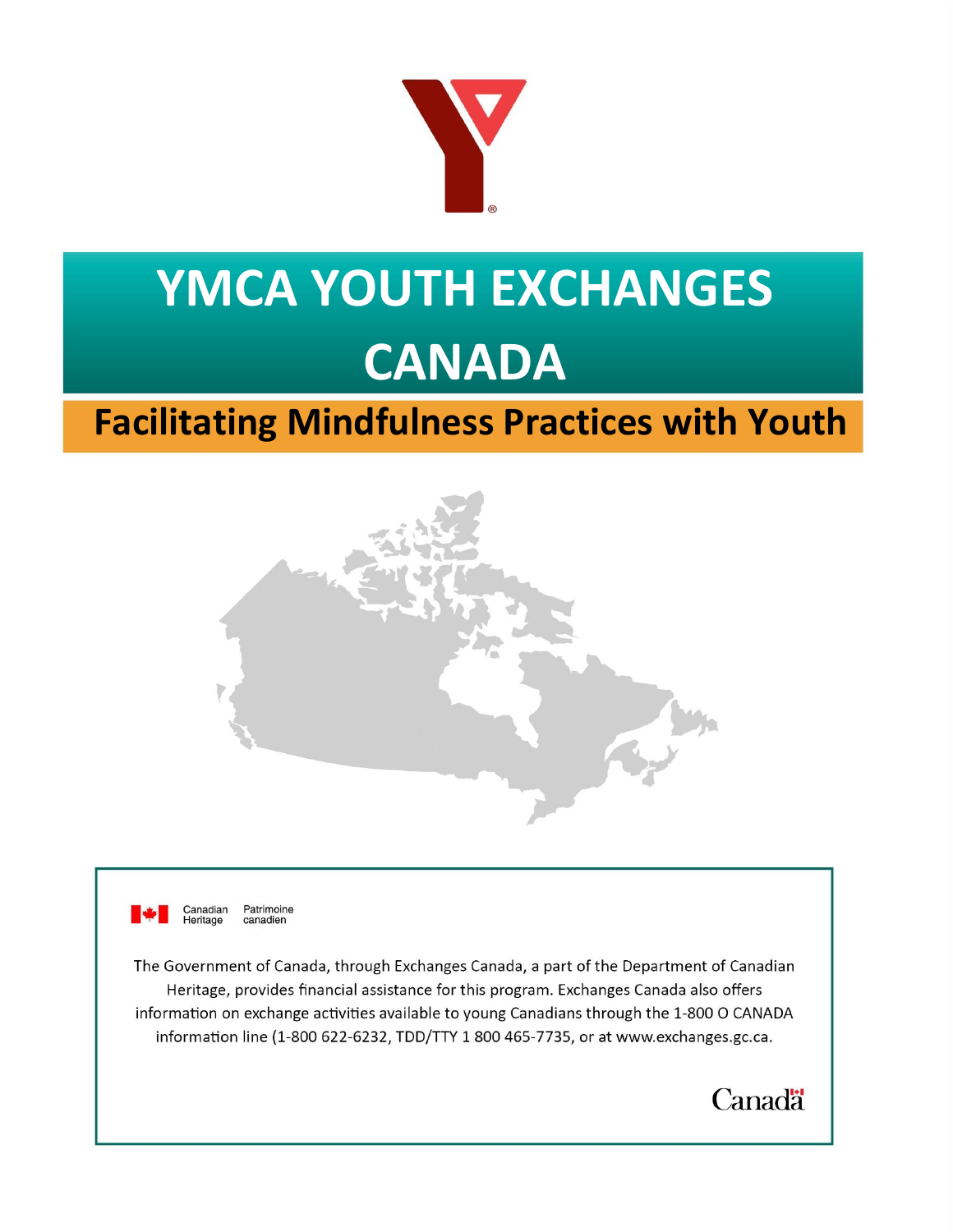## **Facilitating Mindfulness Practices with Youth**

The Youth Exchanges Program connects youth across communities and provides an opportunity for youth to express themselves and explore Canada' diversity. By participating in the program, youth may face new experiences and relationships that expand their comfort zone. By learning how to be present and how to approach others and themselves with empathy, youth can develop coping skills, deepen connections across communities and build a better sense of belonging.

The YMCA Youth Exchanges Canada program has created this resource on mindfulness and compassion in order to support youth's participation in the program and practice evidence-based strategies to increase their coping skills. This resource includes information about mindfulness and compassion, a facilitation guide and example activities you could do with your group, and additional resources related to mindfulness.

## **Introduction to Mindfulness**

Practicing mindfulness helps us connect with the present moment with acceptance and curiosity of our thoughts and feelings. We practice mindfulness to help train our brain to slow down, pay attention to the present moment, and try to not get caught in seeing things as "good" or "bad" or "wrong" or "right" but rather simply notice our thoughts, emotions, and physical sensations with openness and curiosity. This approach contrasts with many people's tendencies to negatively judge themselves.

Many youth may already experience states of mindfulness sometimes through a physical activity or by being in nature. With continued practice, it is a skill that can be honed and become a trait or approach to life.

There are also personal and professional benefits to practicing mindfulness as a Group Leader, including the ability to become fully present with those we are working with. As a Group Leader, in order to facilitate mindfulness with others, it would be important to have your own practice. We recommend practicing these exercises on your own before facilitating them with the group.

#### **Benefits of Mindfulness**

- Lowers anxiety and stress
- Strengthens self-control
- Improves health and body image
- Improves social skills and communication
- Improves emotional regulation skills, increases positive mood
- Increases self-esteem
- Better decision making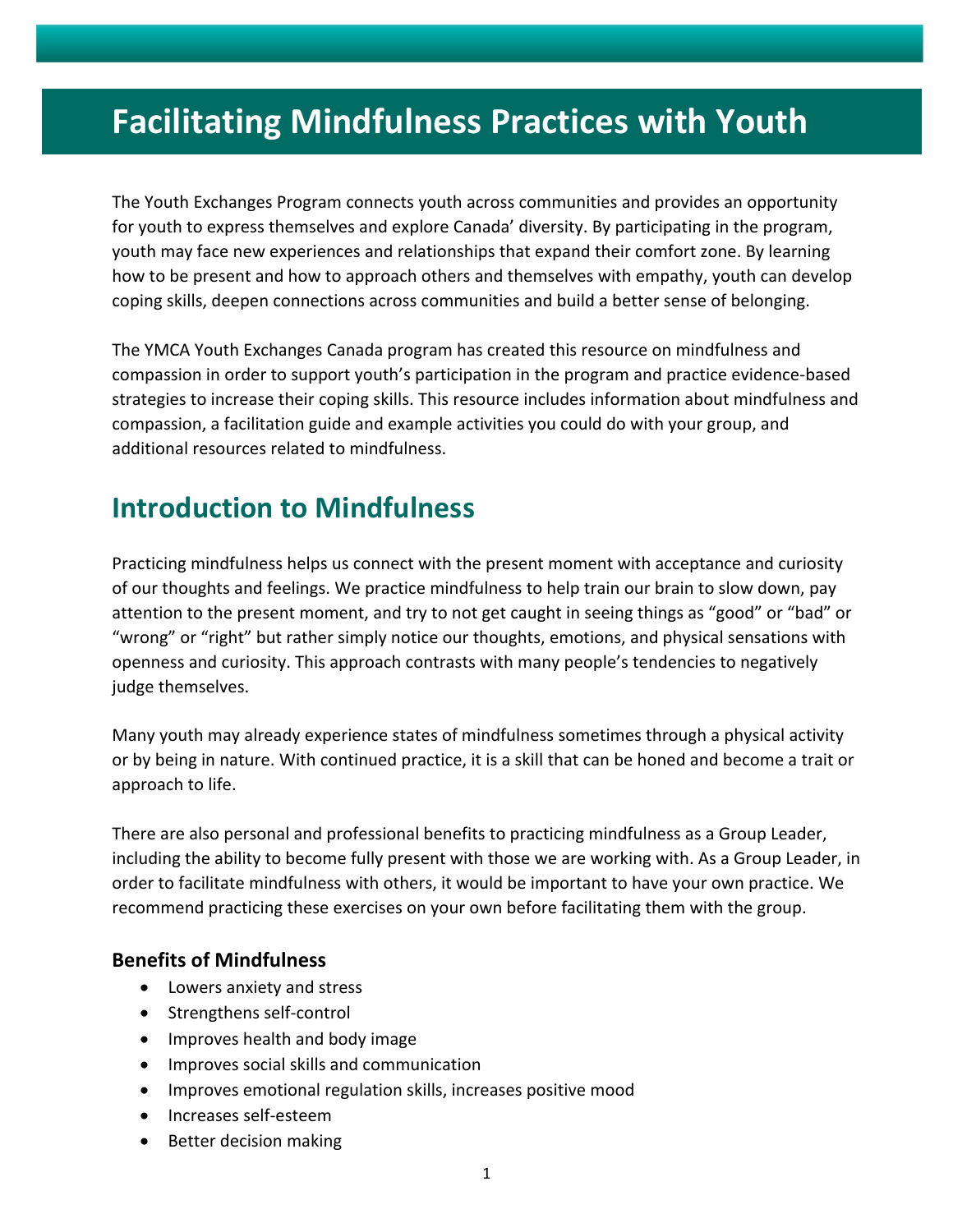We would like to note that mindfulness is not the remedy for all challenges that youth may face. When working with youth who have experienced trauma, engaging in meditative exercises may increase feelings such as anxiety. We recommend starting with teaching some soothing and grounding techniques first.

## **Compassion: Where do We Start?**

Why is it so difficult to be compassionate? To explore this, reflect a while on the following question: Why would you not practice compassion towards yourself?

Most common reasons are 'I will have to invest time and energy in something that might not even help', 'It might stir up pain and sorrow', 'I do not deserve it', 'I might become selfish or lazy', 'There are so many people in this world who need it more than I do' or 'I was raised to be firm with myself', 'I do not want to become a wimp', 'What would my friends think?'

There may also be arguments not to practice compassion towards others, such as: – I am already exhausted from looking after others' needs. – There is so much suffering in this world. It makes me feel so helpless. – Why should I feel compassion for people who hurt me? – How can you be compassionate with dictators and terrorists? We like to get these ideas and biases about compassion into the open, because they are common and fully understandable.

Having researched compassion for decades, Paul Gilbert defines compassion as 'a sensitivity to suffering in ourselves and others and a commitment to try to alleviate and prevent it. So, compassion is definitely not for the faint-hearted. It has a receptive and tender side, but also an active and powerful side. Clearly, it involves courage to face our suffering and deal with it as best as we can.

On the other hand, it is not about jumping into the deep end when you cannot swim. Compassion also needs wisdom and patience. We certainly do not want you to feel pressured to become compassionate, neither with yourself nor with others.

In this document you will find practical tools to practice compassion, and mindfulness exercises that could be done with your group.

#### **Pathways to Self-Compassion**

Christopher Germer helpfully described five pathways to practicing self-compassion, which are presented in the overview below. You may like to consider how various pathways to compassion could contribute to an exchange and brainstorm these practices with your group.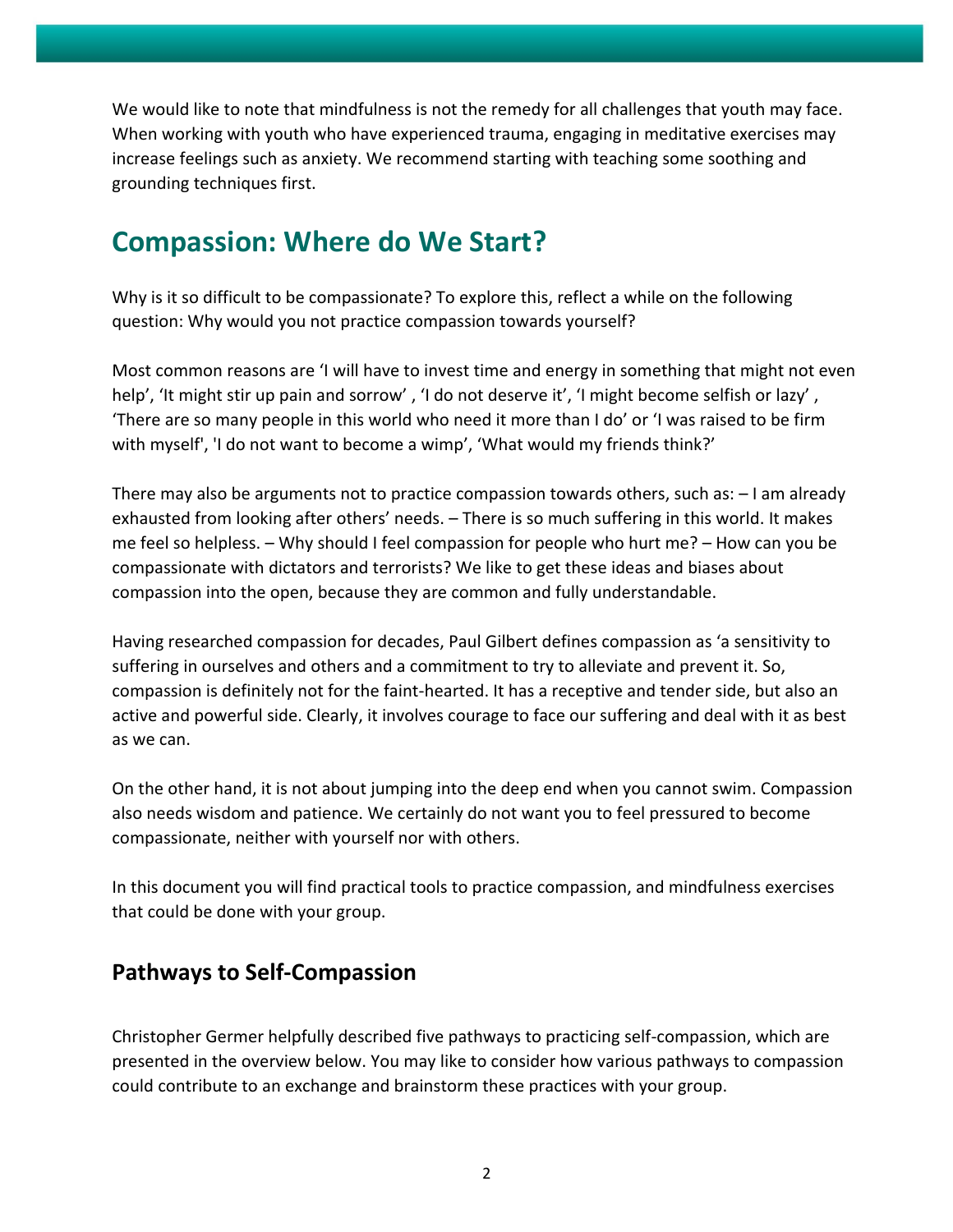| The way of   | Characterized by                             | <b>Practice</b>                                                                                                                                                                                                                                                                       |
|--------------|----------------------------------------------|---------------------------------------------------------------------------------------------------------------------------------------------------------------------------------------------------------------------------------------------------------------------------------------|
| The body     | Softening                                    | Physical rest and relaxation,<br>offering the body warmth,<br>support and gentle exercise<br>(bath, sauna, body scan,<br>yoga, dance, sports, pleasure<br>walk). Nourishing the body<br>through all senses such as<br>visual beauty, comforting<br>sound, touch, fragrance,<br>taste. |
| Emotions     | Soothing                                     | Befriending these inner<br>messengers, even if they feel<br>unpleasant. Holding painful<br>emotions in the kind<br>embrace of awareness, like a<br>caring mother holds her<br>upset child.                                                                                            |
| Thoughts     | Allowing                                     | An open, non-judgmental<br>attitude towards thoughts<br>and mental images, simply<br>acknowledging their coming<br>and going while not having to<br>control, escape or follow<br>them.                                                                                                |
| Relations    | Intimacy, connectedness,<br>generosity       | Treating others as you wish<br>to be treated yourself (The<br>Golden Rule). Sharing ups<br>and downs with sensitivity to<br>each other's needs.<br>Nurturing 'we-together'<br>instead of 'me-first' or 'you-<br>first'.                                                               |
| Spirituality | Commitment to deeper, non-<br>selfish values | Setting and re-setting your<br>intentions to connect to<br>what you really value.<br>Listening to what touches<br>values your heart and gives<br>your life meaning.                                                                                                                   |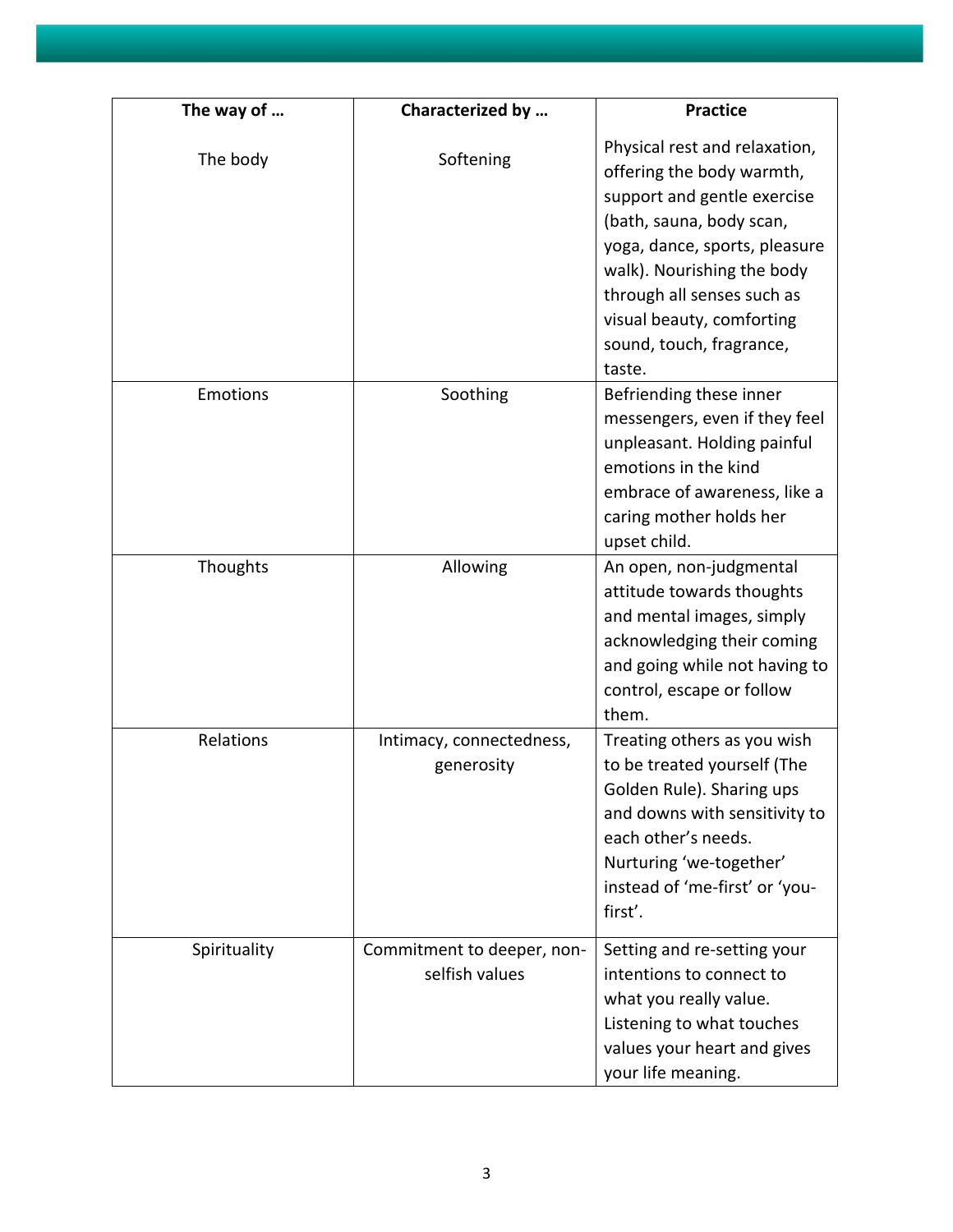## **Considerations for Facilitators**

Here are a few considerations for facilitators leading mindfulness exercises with groups of youth. After these considerations, we have outlined a few exercises that could be done with the group.

#### **Time**

Each exercise may take a few minutes or more depending on the type of meditation. These exercises could be done as a way to start or end a meeting or an activity with your group.

#### **Preparing Participants for Practice**

Before doing the practice with the group, you can consider introducing the concept of mindfulness, using some of the information shared earlier in this toolkit. Some example discussion points could be:

- What is mindfulness?
- Have you practiced mindfulness before (ex: informally through a sport, doing art, or formally through meditation)?
- How could it be helpful in your life? In the exchange?
- Share expectations from the group (ex: put away distractions)
- What to do if you become overwhelmed during the practice (Ex: take a break, get up and move, try gently and rhythmically tapping your body with your fingers and hands).

Example introduction of the guided meditation to the group "*We will be doing a guided mindfulness practice together for about X minute. During this time, I'll ask that you remain quiet and once we've wrapped up the practice, we will discuss it together.* 

*During the practice it can be helpful to close your eyes because there are so many things that we can look at around the room that might distract us and pull our attention away. If that doesn't feel comfortable, try finding a spot on the floor down in front of you to look at.*

*I will be giving you instructions to follow along the way. All instructions are an invitation and you can choose what you'd like to participate in."*

#### **Guidelines for Facilitators**

Avoid telling them how they will feel. For example, you will feel relaxed after this, you should feel calm now. Instead invite them to be curious about any feeling that may come up for them. Youth could feel calmness, joy, peaceful, or sadness, discomfort, anger, overwhelm, sleepiness, among any number of feelings.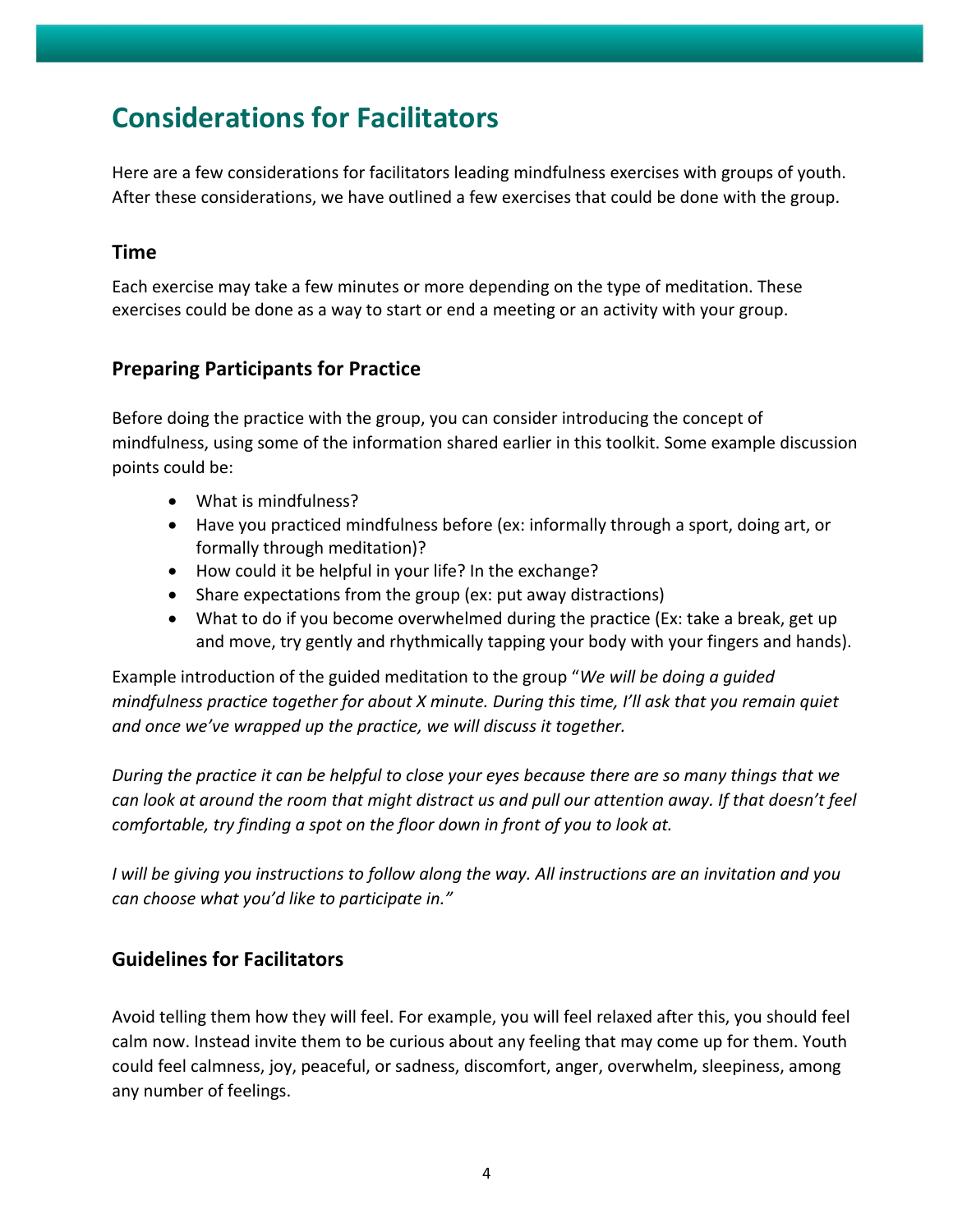There is no wrong way to practice mindfulness. Simply try to follow along with the script and notice what happens for you along the way.

Remind them that they are invited to follow the practice but they may stop at any time.

They don't have to have eyes closed if they don't feel safe.

Acknowledge the environment. If certain sounds or things come up during the practice (e.g. a cell phone rings, someone laughs, sounds from outside the room) acknowledge them as they are without judgement (e.g. you might hear the sound of someone laughing, simply acknowledge this sound and then we'll come back to the practice...) and then come back to the script.

If possible, keep an eye on the group to see if anyone may be distressed or if online, look after the camera's turned back on. Check in afterwards if needed.

#### **Tone and pace**

If using a script, practice ahead of time, and modify the script to suit your personal style and use of words.

Use a moderate conversational tone, as if you were speaking rather than reading.

Pace yourself – not too fast or too slow

If you prefer, you can also use a pre-recorded guided meditation instead. Please see the end of this document for additional resources.

#### **Debrief with the Group**

After the doing the exercise, make sure to debrief the experience with the group. Individuals could also journal their experience before sharing.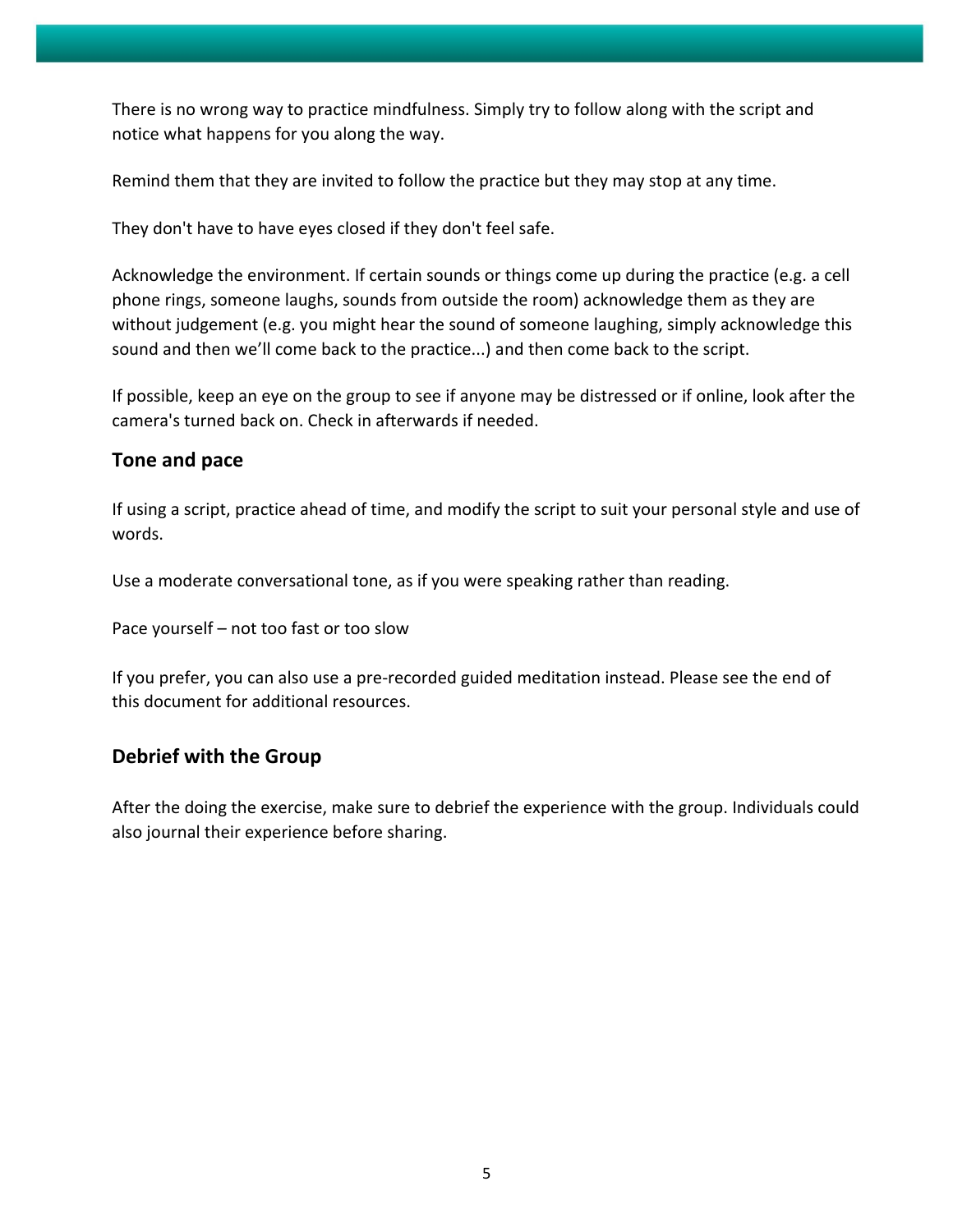### **Example Exercises to Do with Your Group**

#### **Breathing space with kindness**

Find a comfortable position, either sitting, lying or standing … noticing what you are experiencing right now … thoughts, feelings, physical sensations, or sounds ... kindly acknowledging whatever arises, the pleasant and the unpleasant … welcoming all experiences, just as they present themselves.

Then let your attention rest on the breath, following every in- and out-breath with relaxed attention.

Allow a calming, soothing breathing rhythm to emerge by gently slowing down and deepening the movements of the breath. Allow the out-breath to flow out all the way, until the direction of flow changes by itself. Let the body fill on the in-breath, until the next out-breath naturally follows.

A soothing breathing rhythm may be supported by consciously sensing the ground that supports you, allowing your muscles and face to soften, your chest and heart to open like a flower towards the light, your belly to freely rise and fall …

Be kind when you realize your mind has drifted off. It is what minds normally do. As soon as you notice this, mindfulness has returned. Acknowledge what is there right now. Gently guide your attention back to the breath, and if you lose the soothing rhythm, allow it to return.

Then expand your awareness to the body as a whole, the breathing body as it sits, lies or stands here.

Tune into yourself and notice what comes up when you ask yourself: 'What could be a kind, supportive wish to myself right now? For instance, 'May I feel safe' … or 'May I feel healthy … happy … at ease'.

Choose the words that come from your heart and that can be taken to heart … If you like you can allow this wish to flow through you on the rhythm of the breath.

For instance, 'May I…' on the in-breath and '… feel safe' on the out-breath.

Repeat the whole phrase or just one or two keywords and mindfully acknowledge what arises while you let this kind wish flow through you.

A gentle smile may accompany the offering of the wish, like you would also do when you give a present to another person.

Feeling the touch of one or both hands on your heart may support your receiving of the wish.

Every experience, pleasant or unpleasant, can be welcomed as part of the practice.

When you are ready, slowly open your eyes and bring your attention back to your surroundings.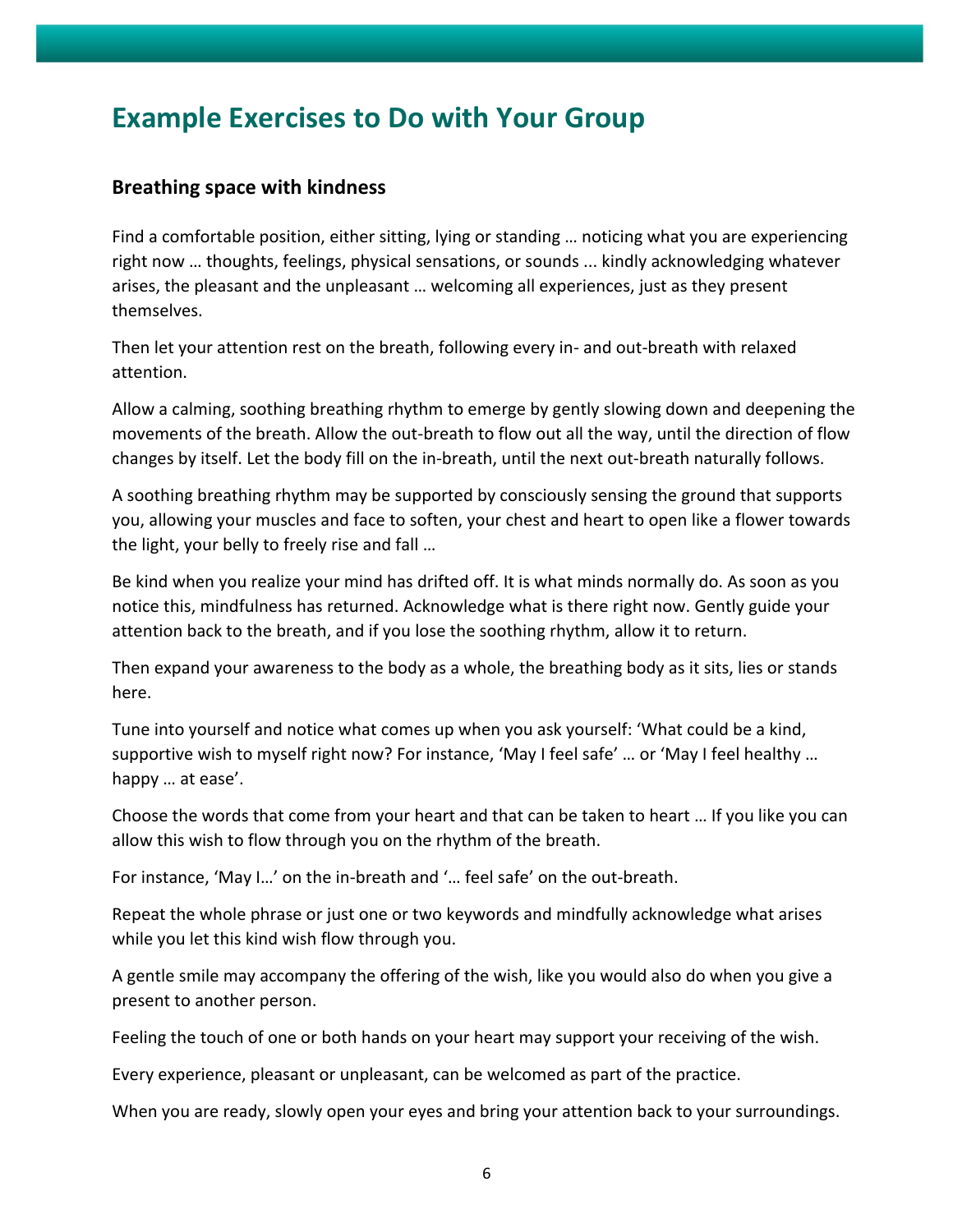#### **A Safe Place**

As a start of any exercise, you can always begin with the first two steps of Breathing Space with Kindness, as described in the first exercise. Also, when you feel stuck, you can remind yourself of simply being mindful of whatever arises and reconnect with a soothing breathing rhythm. You can gently resume the exercise when you feel ready to do so.

Now imagine yourself being at a place where you can feel secure and at ease, a safe place where you can be peacefully alone, just the way you are, without anybody else around. It may be a place coming up from memory or fantasy, or both ... It can be a place outdoors, at the seaside, in a forest or garden … or indoors in a cozy corner of your home … or anywhere. What does your place look like? Does a visual image emerge? … What shapes, what colors do you see? If there is no clear visual image, that's fine too. Perhaps your imagination reveals what your other senses would notice at a safe place? What sounds? What fragrances? How does the contact with the surroundings feel? Do you feel warmth or coolness? A particular touch or support? It may be just a subtle sense of an atmosphere of safeness. Observe the details of your experience.

Images can be fleeting, or different places pass by. That's fine. It is how our minds work. Just acknowledging what arises. There is no wrong experience. This exercise is at the same time a practice in mindfulness. All experiences can be welcomed with playful curiosity; and every response to what you experience, pleasant or unpleasant, can be noticed with a non-judgmental mind. Just imagine the safe place welcoming you with whatever experience you may have.

What sensations arise in the body when you imagine yourself in this safe place? How do your muscles feel, your face, chest, belly? What feelings and thoughts do you notice?

Now imagine the place really appreciates your presence, however you feel. That it finds joy in welcoming you and wishes you well … How does that affect you? Continue as long as you wish, knowing you can always return to this practice, wherever you are and however you feel. At any time, you can practice imagining a place to come home to, again and again, in whatever form it will reveal itself.

When you are ready, slowly open your eyes and bring your attention back to your surroundings.

If you wish, you can journal your experience of this exercise guided by the following questions.

- Which place(s) arose during the exercise?
- Which senses were you most aware of during the exercise?
- Which bodily sensations, feelings and thoughts did you observe?
- What was it like to imagine that the place really appreciated you were there?
- What are you noticing now, while reflecting on the practice?
- What could be a kind wish to yourself?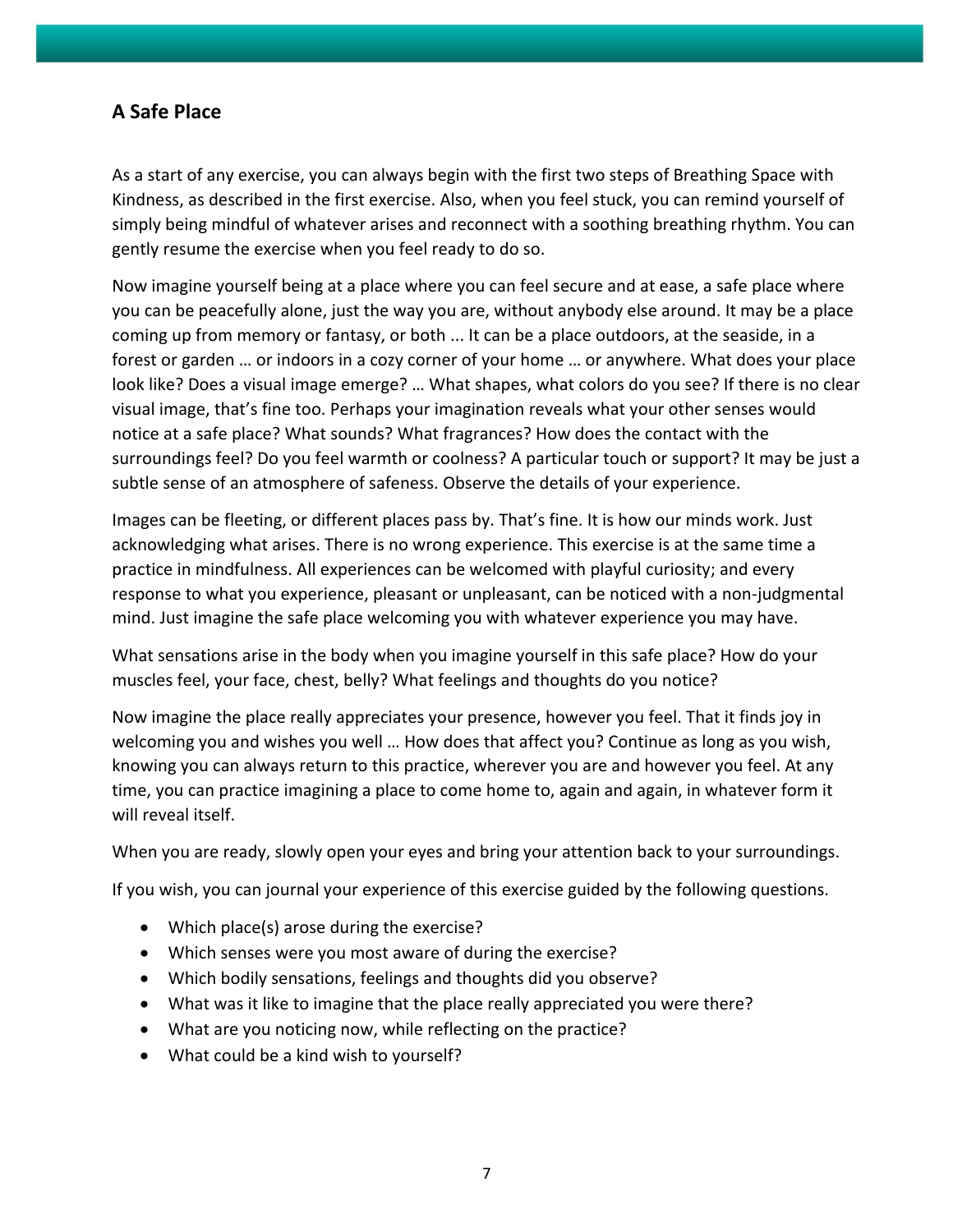#### **Body Scan**

Lie down in a comfortable place. Although you may feel sleepy or your mind may drift, the goal is to try and remain alert and aware of the present moment.

Gently close your eyes. Bring your attention to your breathing. Breathe in...and out... and just allow yourself to continue to breathe naturally.

Bring awareness to the physical sensations in different parts of your body. Notice what you feel without judgment. It's not about good or bad, it's just about noticing.

Continue to breathe at your own pace; notice how your lungs slowly fill with air when you breathe in and deflate when you breathe out.

Bring your awareness to where your body makes contact with the surface below you. On each breath out, let go and sink a little deeper into the surface below you.

Begin by bringing your attention to your left foot for any sensations; simply become aware of them. Notice your left calf. Scan up slowly, now through your thigh. Allow yourself to feel any and all sensations. Scan your right foot, then your calf, then your thigh. Focus on your stomach next; feel it rising and sinking as you breathe in and out.

Remain aware of your stomach, your breath. If your stomach is tense or tight, can you allow it to soften? Take a breath.

Scan for any sensations in your left hand and arm. Then scan for any sensations in your right hand and arm. Continue to bring awareness and a gentle curiosity to the sensations.

Come up to your chest. Continue scanning up along your neck and to your face. Feel the sensations in your jaw and your throat. Notice how the back of your head rests against the surface under you. Bring your awareness to the top of your head.

Take a moment to notice how all your body parts are connected. Let any sensations come to you. Just notice what kind of sensation it is – tingling, warmth, coolness, heaviness, floating, nothing. Accept whatever sensation there is as just that, a sensation that will arise and slowly and gradually change. It is just another part of you.

Continue to focus on your breathing for as long as you like. When you are ready, slowly open your eyes and bring your attention back to your surroundings.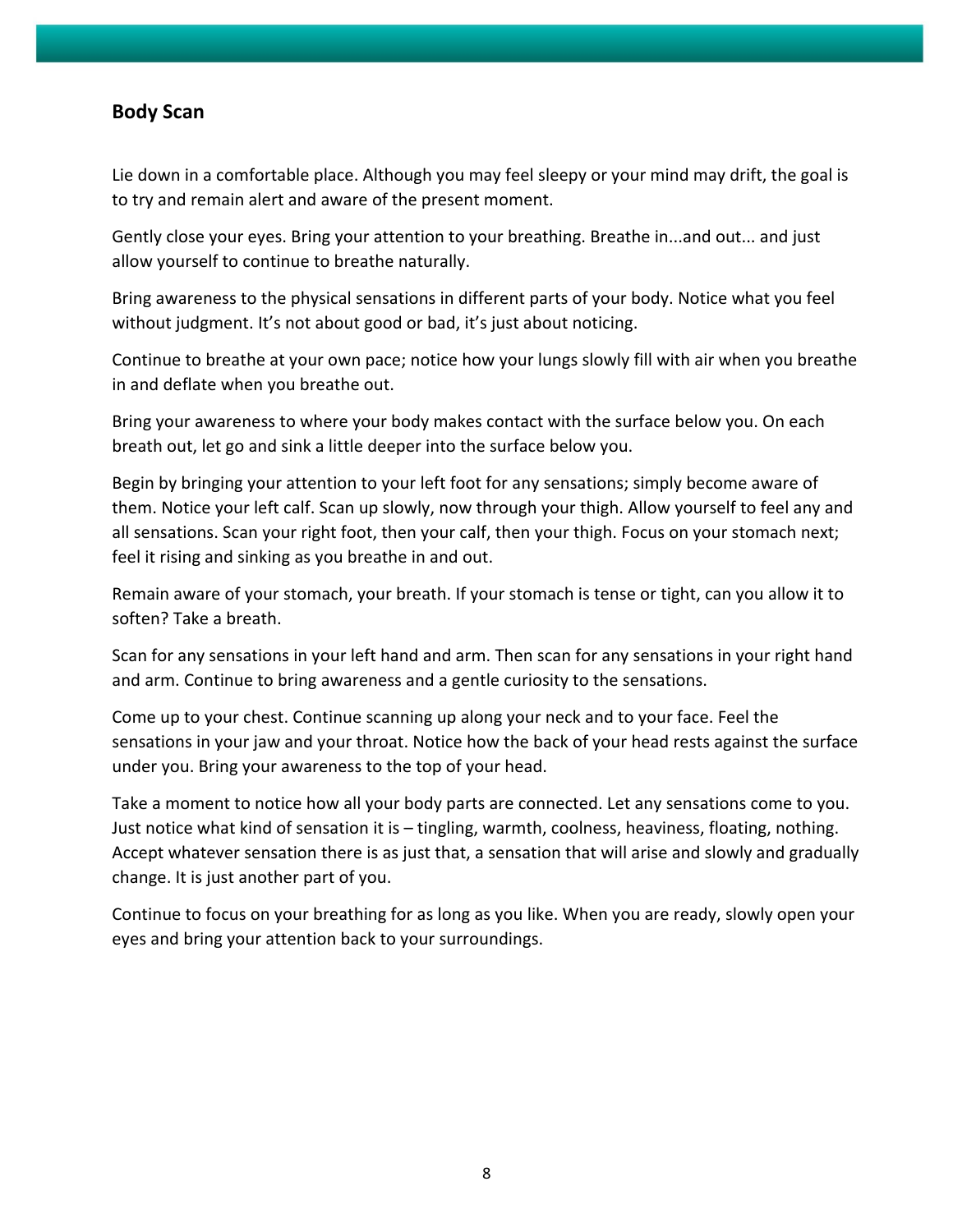#### **Additional Resources**

[Mindfulness-based programs for youth: A toolkit for youth workers](https://youthrex.com/wp-content/uploads/2020/05/YouthREX-Toolkit-Mindfulness-Based-Programs-for-Youth-2020.pdf) (English)

<https://www.mindfulschools.org/> (English)

Coholic, D. (2019). Facilitating mindfulness: A guide for human service professionals. Northrose Educational Resources. (Book, English)

[5 Tips for Teaching Mindfulness to Teens](https://greatergood.berkeley.edu/article/item/five_tips_for_teaching_mindfulness_to_at_risk_teens) (English)

[Activités de pleine conscience pour la salle de classe](https://www.taalecole.ca/wp-content/uploads/2014/05/MindfulnessPractices_FRE.pdf) (français)

La [pleine conscience à l'école](https://cdn.fondationjeunesentete.org/wp-content/uploads/2021/11/16161317/Guide-pleine-conscience-FINAL.pdf?_ga=2.22805816.225943218.1642690491-219224866.1642690491) (French)

[Guide de présence à soi \(French\)](https://sante-mentale-jeunesse.usherbrooke.ca/wp-content/uploads/2018/12/Final-GPS.pdf)

[Ressources et enregistrements de](https://fondationjeunesentete.org/trousse-enseignant/thematique-pleine-conscience/#podcasts-anchor) pleine conscience (French)

#### **Apps**

**Insight Timer (Bilingual)**  Over 30, 000 free guided meditations available.

#### **HealthyMinds (Bilingual)**

Developed by The Royal mental health care and academic health science center. This app was created to help students cope with emotions and daily stresses.

**Smiling Mind (English)** Developed by psychologists and educators and has dedicated programs for children and youth.

#### **Breathr (English)**

A free app developed by youth and the BC Children's Kelty Mental Health Resource Centre and BC Children's Centre for Mindfulness.

#### **Stop, Breathe, and Think (English)**

An app for children, teens, and young adults with over 400 activities.